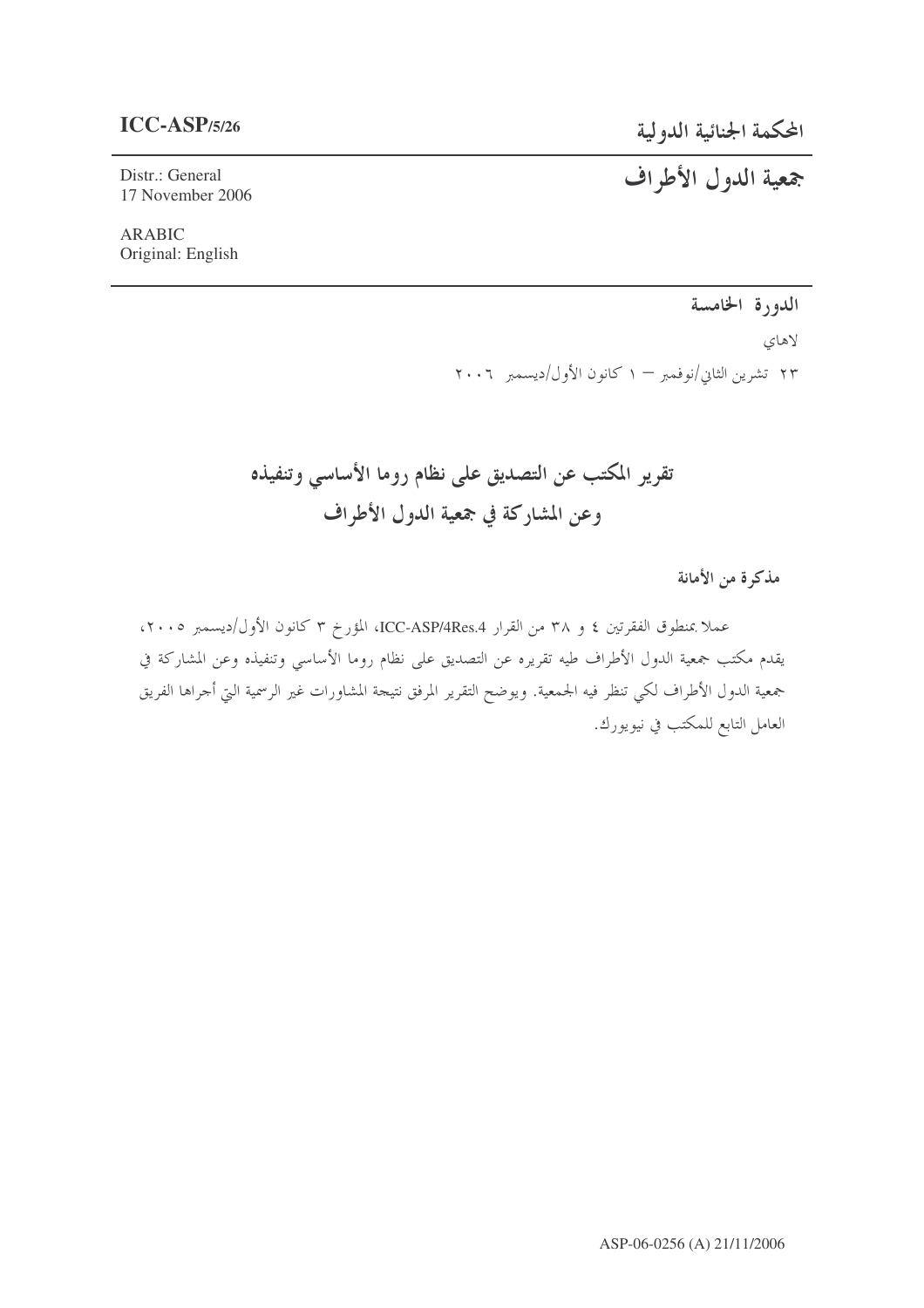# تقرير المكتب عن التصديق على نظام روما الأساسي وتنفيذه وعن المشاركة في جمعية الدول الأطراف

الإجراء والمشاورات

قامت جمعية الدول الأطراف في نظام روما الأساسي للمحكمة الجنائية الدولية ("الجمعية")، في دورتما الرابعة، باتخاذ القرارين التاليين في نطاق القرار ICC-ASP/4/Res.4 فيما يتصل بتعزيز التصديق على نظام روما الأساسي وتنفيذه تنفيذاً كاملاً وتعزيز المشاركة في الجمعية:

"٤- تقرر، دون المساس بالمهام المنوطة بالأمين العام للأمم المتحدة بصفته الوديع لنظام روما الأساسي، أن تبقى حالة التصديقات قيد الاستعراض المتواصل، وأن ترصد التطورات في ميدان التشريعات التنفيذية بغية تحقيق أمور منها تسهيل عملية توفير المساعدة التقنية الممكن أن تطلبها الدول الأطراف في نظام روما الأساسي، أو الدول الراغبة في أن تصبح أطرافاً فيه، من الدول الأطراف الأخرى أو المؤسسات في المحالات ذات الصلة وترجو من المكتب النظر في التدابير الممكن أن تتخذها الجمعية، أو أمانة الدول الأطراف أو الدول الأطراف للمساعدة على زيادة عدد التصديقات وتسهيل التنفيذ الكامل لنظام روما الأساسي وتقديم تقرير عن ذلك إلى الجمعية في وقت سابق لدورتما الخامسة؛"

٣٨" – تقرر إدخال تغيير مؤقت على اختصاصات الصندوق الاستئماني المنشأ بموجب الفقرة ١ من القرار ICC-ASP/2/Res.6 بالنسبة لعام ٢٠٠٦ على النحو الذي يسمح للبلدان النامية الأخرى بالافادة من الصندوق في سبيل تعزيز إمكانية مشاركة هذه الدول في أنشطة جمعية الدول الأطراف أثناء الاحتماعات التي تعقد في لاهاي دون أن تقتصر على تلك الأنشطة، وترجو من المكتب أن يستعرض احتصاصات الصندوق الاستئماني وأن يقدّم توصيات بشأن معايير طلب الانضمام إلى الصندوق إلى الدورة الخامسة لجمعية الدول الأطراف، من حلال لجنة الميزانية والمالية بغية تحقيق الحدّ الأقصى من الفعالية في نطاق الموارد المتاحة، *وتطلب* إلى الدول والمنظمات الدولية والأفراد والشركات وغيرها من الكيانات التبرع لفائدة الصندوق *وتعبر عن تقديرها* للجهات التي سبق أن تبرعت؛"

وقد تمت إحالة الطلبات المقدمة إلى المكتب في الفقرتين ٤ و٣٨ من القرار ICC-ASP/4/Res.4 إلى الفريق  $-\tau$ العامل في نيويورك بمقتضى مقرر اتخذه المكتب في ١٤ شباط/فبراير ٢٠٠٦.

وفي الفترة ما بين نيسان/ابريل وتموز/يوليه ٢٠٠٦، قام الطرف الميسّر، السيدة حينيفر ماكايفر (نيوزيلندا)  $-\tau$ بعقد سلسلة من المشــــاورات غير الرسمية مع خبراء من قلم المحكمة وأمانة جمعية الدول الأطراف، ومع ممثلي الدول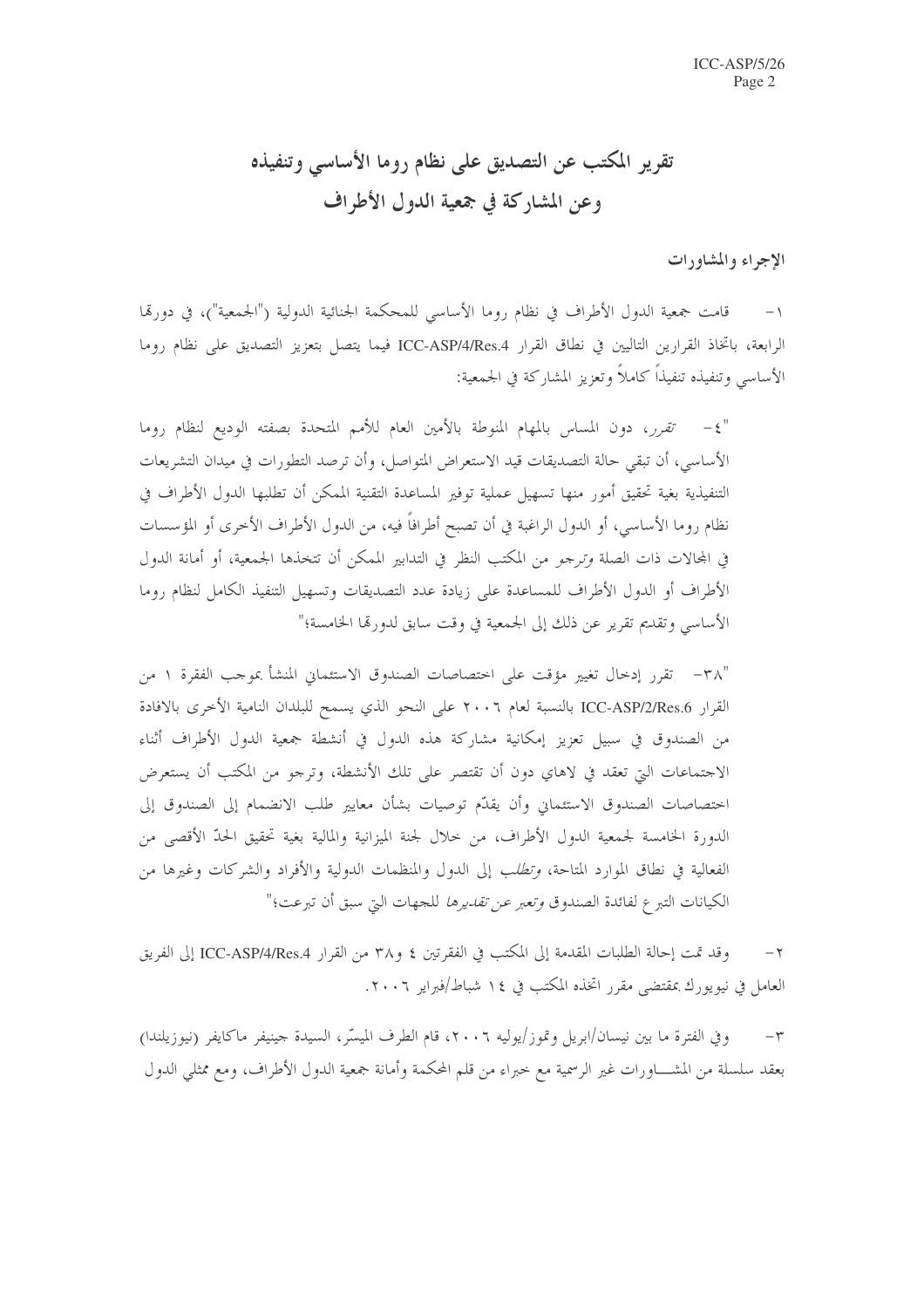الأطراف والمجموعات الإقليمية وممثلي التحالف من أجل المحكمة الجنائية الدولية وممثلي منظمات حكومية دولية أحرى. كما التقت بخبراء من مكتب الأمم المتحدة للشؤون القانونية وإدارة الشؤون الاقتصادية والاجتماعية التابعة للأمم المتحدة بخصوص حبرتمم بإدارة الصناديق الاستئمانية.

وفي ٢٧ حزيران/يونيه و٧ و١٣ تموز/يوليه ٢٠٠٦ عقد الطرف الميسّر ثلاثة اجتماعات بالفريق العامل في  $-\xi$ نيويورك المتألف من دول أطراف وغيرها من الدول التي أبدت اهتمامها بالمشاركة. وأثناء الاجتماع المعقود في ٢٧ حزير ان/يونيه، قدَّمت معلومات للمشاركين من أعضاء المنظمات غير الحكومية المهتمة بشأن عملها المتصل بالقضايا المعروضة على الفريق العامل ونظراها العامة المتعلقة بالتدابير الممكن أن تتخذ لمعالجة تلك القضايا.

ويعكس هذا التقرير حصيلة المشاورات التي أجراها الطرف الميسَّر التابع للفريق العامل في نيويورك فيما يتصل بالطلبات المقدمة إلى المكتب والمذكورة في الفقرتين ٤ و٣٨ من قرار الجمعية ICC-ASP/4/Res.4.

#### الاستنتاجات

سلَّم القرار ICC-ASP/4/Res.4 بأن عالمية التصديق على نظام روما الأساسي للمحكمة الجنائية الدولية  $-7$ وتنفيذه تنفيذاً كاملا أمران لا غني عنهما لتحقيق العدل ولمكافحة الإفلات من العقاب بشكل ناجح. وسلّم القرار المذكو, أيضاً بأهمية المشاركة الواسعة النطاق في احتماعات وأنشطة جمعية الدول الأطراف.

ومنذ أن تم اعتماد نظام روما الأساسي في عام ١٩٩٨، أنجز فعلاً الكثير ويتواصل العمل على تعزيز  $-\vee$ الانضمام العالمي النطاق إلى نظام روما الأساسي وتنفيذه من قبل الدول الأطراف تنفيذاً كاملاً. وأعارت الدول الأطراف قيمة عالية للجهود المستدامة التي بذلها أعضاء مجتمع المنظمات غير الحكومية، بما في ذلك المبادرات التي تركز على شحذ الوعي، وتوفير المساعدة التقنية وجمع المعلومات ذات الصلة (من قبيل الاتفاقات النموذجية المتعلقة بالتشريعات التنفيذية والتعاون، والمعلومات القطرية المحددة المتعلقة بالعراقيل والتطورات السياسية ذات العلاقة). وقد عملت بعض الدول الأطراف والمنظمات الإقليمية بممة في سبيل النهوض بالتصديق والتنفيذ الكامل بطرق شملت وضع الاستراتيجيات وخطط العمل الوطنية والإقليمية لذلك الغرض.

وتدعو الحاجة إلى مواصلة هذا العمل وتعزيزه. ويمكن الاستفادة الجمّة من الخبرة السابقة عند وضع خطة  $-\lambda$ عمل تتعلق بالتصديق والتنفيذ الكامل لعرضها على الجمعية. ويمكن للدول، على سبيل المثال، أن توفر الدعم والتشجيع لأقرب جيراها وعلى صعيد الأقاليم والتجمعات التي تنتمي إليها.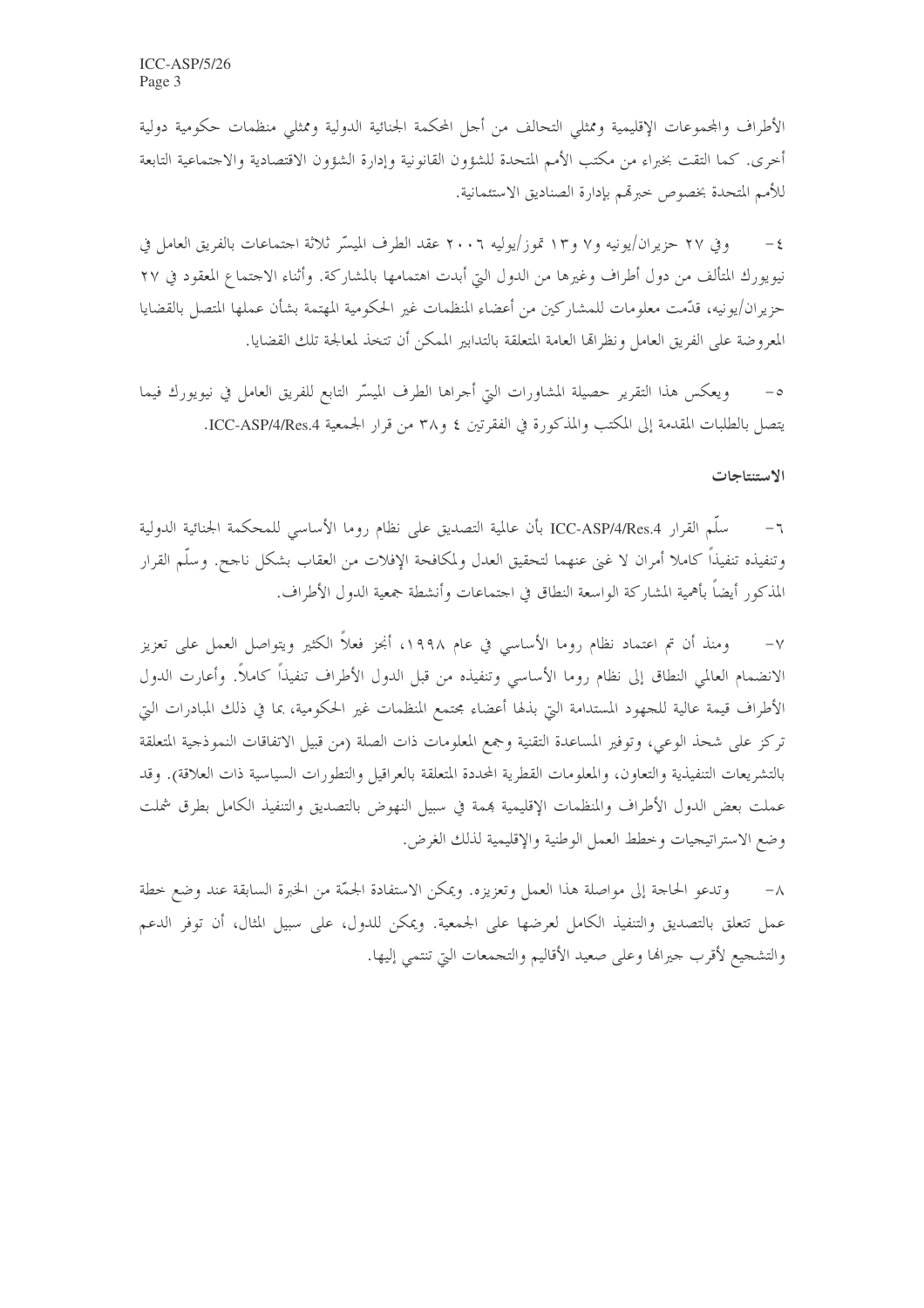٩- وحتى فماية حزيران/يونيه ٢٠٠٦، بلغ عدد الدول الأطراف في نظام روما الأساسي ١٠٠دولة — وهذا إنجاز مهم شهدته السنوات السبع منذ اعتماد هذا النظام في عام ١٩٩٨. وبحلول لهاية عام ٢٠٠٢، تم إيداع ٨٧ صكاً من صكوك الانضمام إلى نظام روما الأساسي. وحلال السنوات الثلاث التي انقضت منذ عام ٢٠٠٢، انخفض بشكل ملحوظ معدل التصديقات على النظام الأساسي. وفي عام ٢٠٠٣ ثم في عام ٢٠٠٤ أصبحت دول خمس أطرافاً في النظام الأساسي. وفي عام ٢٠٠٥، تم تلقى ثلاثة صكوك تصديق حديدة. وحتى تاريخه من السنة ٢٠٠٦، لم تنضم أي دولة جديدة إلى قائمة الدول الأطراف'' .

وفي السنوات الأخيرة انخفض، بالمثل، عدد الدول الأطراف المشاركة في الاجتماعات السنوية للجمعية.  $-1$ ففي عام ٢٠٠٣، حضرت جميع الدول الأطراف في نظام روما الأساسي الدورة الثانية للجمعية. وفي عام ٢٠٠٤، " لم تحضر ١٠ دول أطراف الدورة الثالثة وفي عام ٢٠٠٥، لم يحضر الدورة الرابعة ١٧ دولةً طرفاً.

> ويشعر الفريق العامل بالقلق إزاء هذه التطورات.  $-11$

١٢– وقد تم تحديد عدد من العقبات التي تعوق تعزيز التصديق على نظام روما الأساسي وتنفيذه بوجه أفضل. وتبيّن أن انعدام الرغبة السياسية هو العقبة الرئيسية في وحه الدول التي لم تصبح أطرافاً بعد. وهناك عوامل متنوعة قد تسهم في ظاهرة انعدام الرغبة السياسية منها، في بعض الحالات، انخفاض مستوى الوعي العام بدور المحكمة وبمساهمتها في العدل الجنائي الدولي. وبالنسبة لعدد من الدول، تمثل حهود تأمين اتفاقات تتصل بعدم تسليم الأشخاص إلى المحكمة مصدراً للقلق الجدي والعملي بل هو يشكل العقبة الرئيسية التي تقف حائلاً دون التصديق أو التنفيذ الكامل. ومن العقبات الرئيسية الأخرى ما يتمثل في المصاعب القانونية والفنية مثل الافتقار إلى الرغبة و/أو إلى القدرة على وضع تشريع تنفيذي والعقبات التي تثيرها دساتير بلدان محددة، والحاجة إلى إنهاء العمل المتعلق بجريمة العدوان. وشكلت مستويات الأنصبة المقررة المقتضاة من الدول الأطراف في نظام روما الأساسي عقبة في طريق التصديق في بعض الحالات وعبئاً في حالات أخرى واجهته الدول الأطراف الحالية وهو عبء كان يمكن تخفيفه لو حدث المزيد من عمليات التصديق.

تمَّ إيداع صك واحد للتصديق وصك آخر للانضمام إلى نظام روما الأساسي بعد إعداد الفريق العامل لهذا  $(1)$ التقرير علاوة على ذلك، بيّن الوديع في ٣ تشرين الثاني/نوفمبر ٢٠٠٦، بأن النظام الأساسي أصبح ساري المفعول بالنسبة لدولة أخرى في ٣ حزيران/يونيه ٢٠٠٦. تبعاً لذلك، ولغاية ١ تشرين الثاني/نوفمبر ٢٠٠٦، بلغ عدد الدول الأطراف في نظام روما الأساسي ١٠٣ دولة.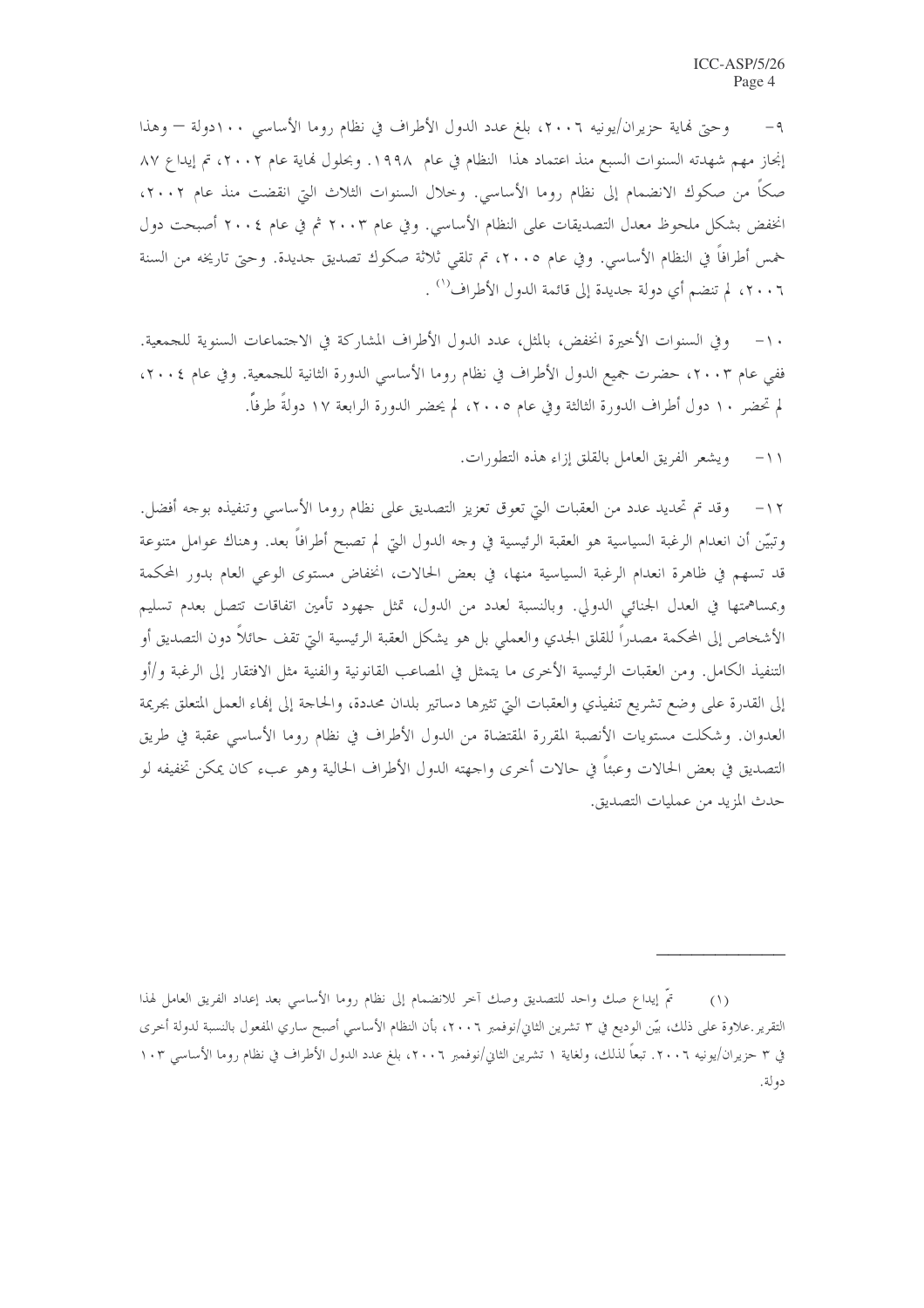١٣ – ومن رأي الفريق العامل أن الدول تتحمل مسؤولية أولية عن تعزيز العالمية والتنفيذ الكامل وأنه يتوحب عليها أن تضاعف جهودها لهذه الغاية، بوسائل منها التركيز على علاقالها الإقليمية الأوثق. وينبغي أن تشمل هذه الجهود الحوار السياسي الثنائي والإقليمي، والمبادرات الرامية لتنمية الوعي، والمساعدة التقنية والمالية وتعميق التزام الدول بقيم محكمة قوية وعاملة بنجاح.

١٤ – بالإضافة إلى ذلك، ينبغي لأمانة الدول الأطراف أن تقوم، في نطاق الموارد القائمة، بدور مركز التنسيق بالنسبة لكافة المعلومات المتصلة بالتصديق على نظام روما الأساسي وتنفيذه تنفيذاً كاملاً والمشاركة في الجمعية. وهذا الدور المتمثل في تنسيق المعلومات من شأنه أن يساعد على كفالة تركيز الجهود على الهدف المتوحى وتفادي الازدواج وتحقيق الفائدة القصوى من المبادرات المخططة.

١٥– واعتبر الفريق أيضاً أن مشاركة الدول الأطراف مشاركة كاملة في احتماعات وأنشطة الجمعية له أهميته بالنسبة لإدامة وتعميق الالتزام بالتنفيذ الكامل لنظام روما الأساسى والالتزام تجاه المحكمة. كما أن حضور الدول غير الأطراف والمراقبين احتماعات الجمعية مهم بوصفه سبيلاً لتنمية الفهم لدور المحكمة والتأييد لها.

ولتعزيز المشاركة في الجمعية، رأى الفريق أنه ينبغي أن تنقح رسمياً احتصاصات الصندوق الاستئماني  $-17$ لمشاركة أقل البلدان نمواً وغيرها من البلدان النامية في عمل جمعية الدول الأطراف بشكل يسمح لبقية الدول النامية بالإفادة من الصندوق. ورئي من ناحية أخرى أنه يتعين، بالنسبة لإدارة الصندوق الاستئماني الموسع، إتاحة الوصول إلى الصندوق على سبيل الأولوية للدول الأطراف، وبخاصة الدول التي هي من أقل البلدان نموا.

#### تو صيات

١٧– يوصى الفريق العامل المكتب بأن يوافي جمعية الدول الأطراف بمذا التقرير وبمشروع خطة العمل التي يتضمنها المرفق وذلك لكي تقوم الجمعية بالنظر فيهما.

كمـــا يوصى الفريق العامــــل بإدخــــال التنقيحــــات التالية على الفقرتين ٤ و٣٨ من منطوق القرار  $-1<sub>\lambda</sub>$ ICC-ASP/4/Res.4 <sup>(٢)</sup> لتنظر فيها الجمعية في دورتما الخامسة:

الصيغة الجديدة المقترحة مسطرة.  $(1)$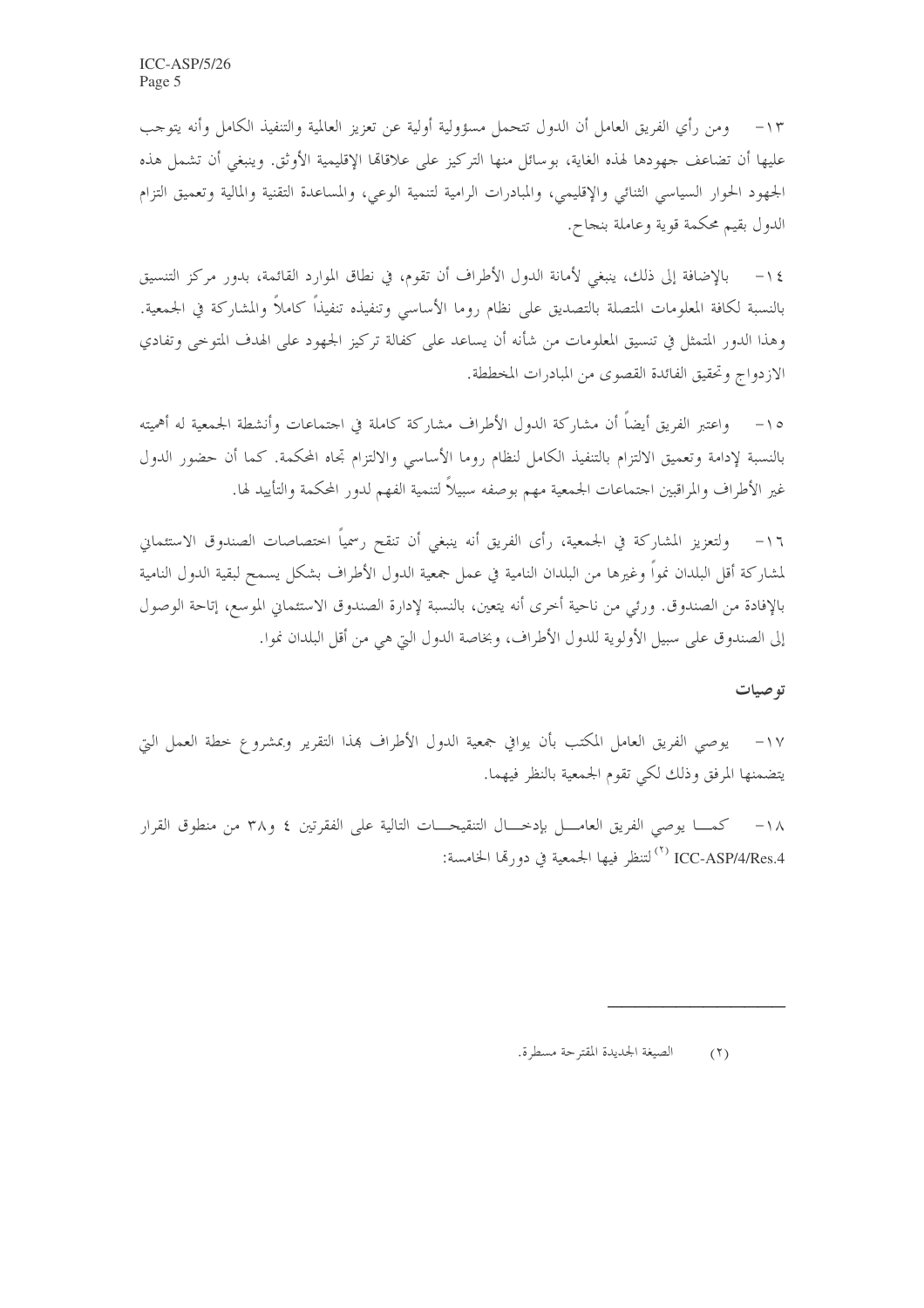"٤- تقرر، دون المساس بالمهام المنوطة بالأمين العام للأمم المتحدة بصفته الوديع لنظام روما الأساسي، أن تبقى حالة التصديقات قيد الاستعراض المتواصل، وأن ترصد التطورات في ميدان التشريعات التنفيذية بغية تحقيق أمور منها تسهيل توفير المساعدة التقنية الممكن أن تطلبها الدول الأطراف في نظام روما الأساسي، أو الدول الراغبة في أن تصبح أطرافاً فيه، من الدول الأطراف الأخرى أو المؤسسات في المحالات ذات الصلة وتحقيقاً لهذه الغاية، تقرر اعتماد وتنفيذ مشروع خطة العمل لتحقيق عالمية نظام روما الأساسي للمحكمة الجنائية الدولية المرفق بمذا القرار وترجو من المكتب أن يستعرض تنفيذ حطة العمل والتقدم المحرز صوب تحقيق أهدافها وأن تقدم تقريراً في هذا الشأن إلى الجمعية في وقت سابق لدورتما السادسة؛"

"٣٨- تقرر أن تطلب إلى مسجّل المحكمة تنقيح اختصاصات الصندوق الاستئماني المنشأ بموجب الفقرة ١ من القرار ICC-ASP/2/Res.6 بالنسبة لعام ٢٠٠٦ على النحو الذي يسمح للبلدان النامية الأخرى بالإفادة من الصندوق في سبيل تعزيز إمكانية مشاركة هذه الدول في احتماعات جمعية الدول الأطراف، وترجو من الأمانة كفالة نشر المعلومات المتعلقة بتوافر المساعدة المقدمة من الصندوق الاستئماني على نطاق واسع على الدول النامية في الوقت المناسب قبل الدورة السنوية لجمعية الدول الأطراف، وكفالة منح الدول الأطراف في نظام روما الأساسي، خاصة أقل هذه البلدان نمواً، الأولوية في مجال الوصول إلى الصندوق وتكرر طلبها إلى الدول والمنظمات الدولية والأفراد والشركات وغيرها من الكيانات التبرع لفائدة الصندوق وتعبر عن تقديرها للجهات التي سبق أن تبرَّعت؛"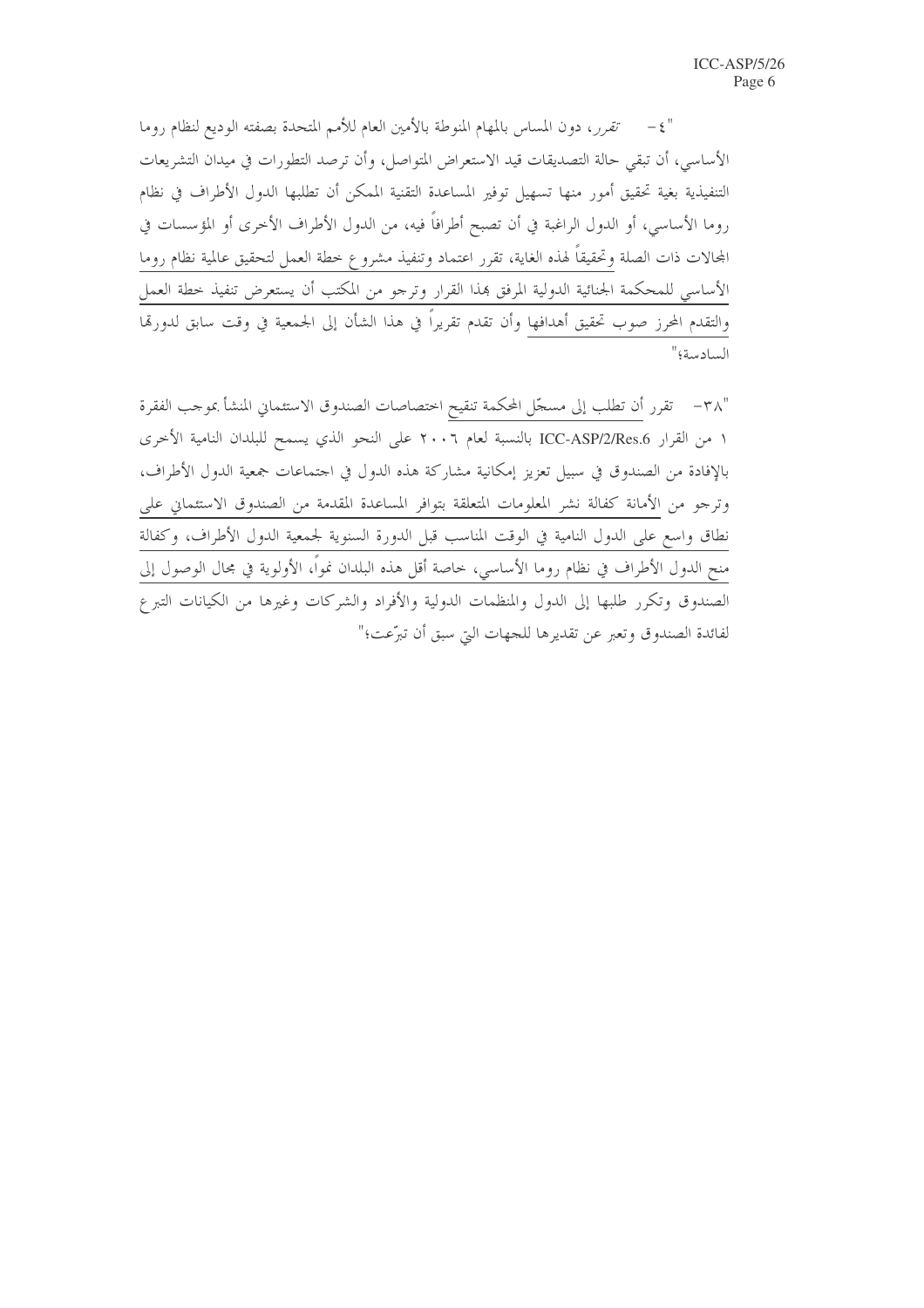## المرفق

# مشروع خطة عمل جمعية الدول الأطراف لتحقيق العالمية لنظام روما الأساسي للمحكمة الجنائية الدولية وتنفيذه تنفيذا كاملا

### الأهداف

العالمية أمر لا بد منه لنظام روما الأساسي للمحكمة الجنائية الدولية إذا أريد وضع حدّ للإفلات من  $-1$ العقاب بالنسبة لمرتكبي أشد الجرائم حسامة المثيرة للاهتمام والقلق الدوليين، والإسهام في منع وقوع هذه الجرائم، وضمان الاحترام الدائم للعدالة الدولية وإنفاذها.

وتنفيذ نظام روما الأساسي الكامل والفعال من حانب جميع الدول الأطراف حيوي بالمثل لتحقيق هذه  $-\tau$ الأهداف.

الدول الأطراف

إن الدول الأطراف هي المسؤولة أساساً عن تعزيز الأهداف المنصوص عليها في الفقرتين ١ و ٢ أعلاه.  $-\tau$ وينبغي للدول أن تستخدم الوسائل السياسية والمالية والتقنية المتوفرة لديها استخداما كاملا لمواصلة وتعزيز الجهود التي تبذلها لتحقيق هذه الأهداف.

ولتحقيق هذه الغاية، ينبغي للدول أن تعزز العالمية والتنفيذ الكامل بشكل استباقي، بما في ذلك عن طريق  $-\xi$ العلاقات الثنائية والإقليمية، مثل تطوير المبادرات التي تركز على الدول المحاورة وعلى الأقاليم أو الأقاليم الفرعية أو التجمعات الأخرى التي تنتمي إليها، وكذلك على العقبات الخاصة التي تواجه تلك الدول أو الأقاليم أو الأقاليم الفرعية أو التجمعات.

وبالإضافة إلى ذلك، ينبغي أن تعمق الدول الأطراف التزامها تجاه المحكمة والتزامها بنظام روما الأساسي  $-\circ$ لضمان قيام مؤسسة تتميز بالقوة والكفاءة والفعالية وبالتالي تشحع الدول الأخرى على الانضمام.

> وينبغي أن تشمل الجهود التي تبذلها الدول الأطراف:  $-\tau$

الاتصالات السياسية والاتصالات الأخرى المباشرة بالدول أو بالمحموعات الإقليمية أو المنظمات  $\langle \hat{D} \rangle$ الإقليمية ذات الصلة الرامية إلى تشجيع الإرادة والدعم السياسيين للتصديق على نظام روما الأساسي وتنفيذه تنفيذاً كاملا؛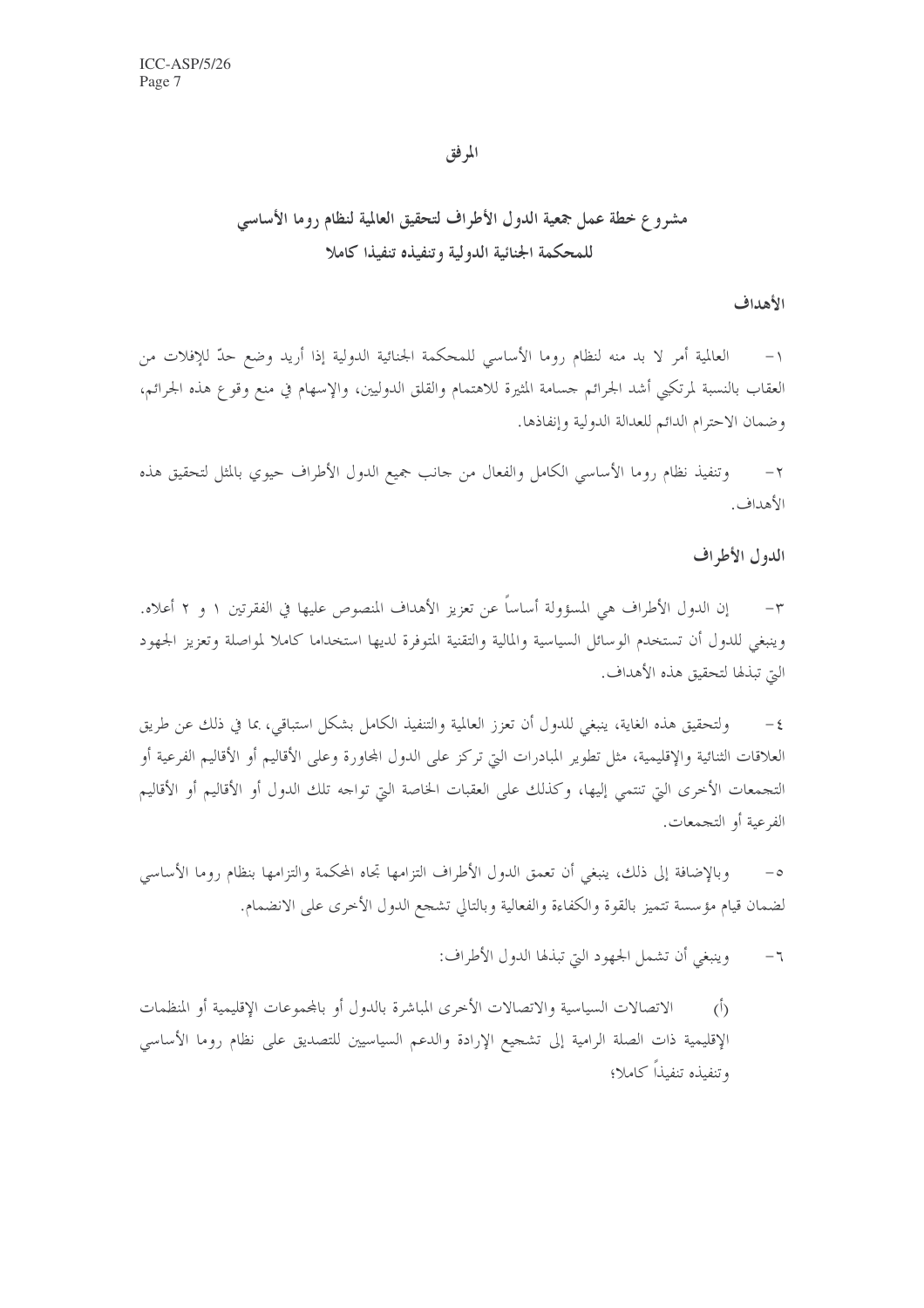بذل جهود، عند الاقتضاء، ليتضمن حدول الأعمال الخاص بأي اتصالات ثنائية مع الدول غير  $(\rightarrow)$ الأطراف، بما في ذلك على أعلى المستويات، بنداً بشأن المحكمة؛

التصديق على الاتفاق الخاص بامتيازات المحكمة الجنائية الدولية وحصاناقما وتنفيذه تنفيذا كاملا،  $(7)$ وتشجيع الدول التي لم تصبح أطرافا بعد في هذا الاتفاق على التصديق عليه وتنفيذه؛

تقديم المساعدة التقنية أو المالية للدول التي ترغب في أن تصبح أطرافا في نظام روما الأساسي  $(2)$ وكذلك للدول والكيانات الأخرى التي ترغب في تعزيز عالميته؛

عقد ودعم الحلقات الدراسية والمؤتمرات وغير ذلك من اللقاءات الوطنية أو الإقليمية أو الدولية  $(\mathbb{A})$ الرامية إلى تعزيز التصديق على نظام روما الأساسي وتقديم الدعم له وتنفيذه تنفيذا كاملا؛

نشر معلومات على نطاق وإسع عن المحكمة ودورها، والتفكير في دعوة ممثلين للمحكمة أو  $(9)$ أمانة جمعية الدول الأطراف لإلقاء كلمات في اللقاءات الوطنية والإقليمية والدولية؛

تحديد جهة اتصال وطنية للمسائل المتعلقة بتعزيز التصديق على نظام روما الأساسي وتنفيذه  $(i)$ تنفيذا كاملا؛

موافاة أمانة جمعية الدول الأطراف ("الأمانة") بالمعلومات المتصلة بتعزيز التصديق على نظام  $(7)$ روما الأساسي وتنفيذه تنفيذا كاملا التي تشمل، في جملة أمور:

- معلومات عن العقبات التي تواجه الدول في التصديق أو التنفيذ الكامل؛  $, \cdot$
- $, \, \cdot, \, \cdot$ الإستراتيجيات أو خطط العمل الوطنية أو الإقليمية لتعزيز التصديق وإأو التنفيذ الكامل؛
	- $'\gamma'$ الاحتياجات من المساعدة التقنية والمساعدة الأخرى ومن البرامج التنفيذية؛
		- $, \cdot, \cdot$ اللقاءات والأنشطة المخطط لها؛
		- $^{\circ}$   $\circ$ أمثلة للتشريعات التنفيذية لنظام روما الأساسى؛
		- اتفاقات التعاون الثنائية بين المحكمة والدول الأطراف؛  ${^\flat}$ ל
			- $\gamma$ , الحلول للقضايا الدستورية الناشئة عن التصديق؛
	- $\left\langle \cdot \right\rangle_{\mathcal{N}}$ جهات الاتصال الوطنية للمسائل المتصلة بتعزيز التصديق والتنفيذ الكامل.